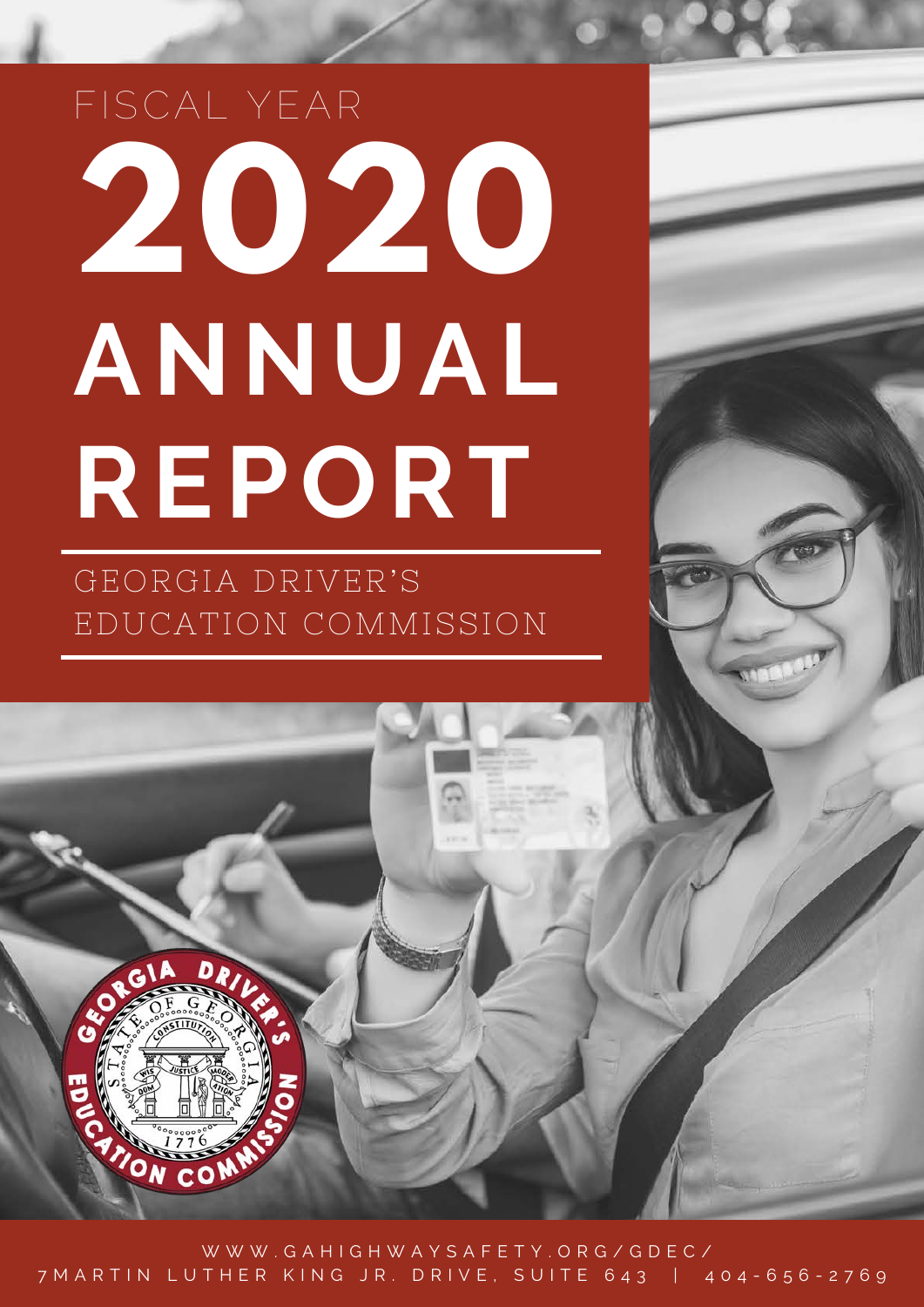### Georgia Driver's Education Commission

In accordance with O.C.G.A. § 15-21-181(b), the Georgia Driver's Education Commission (GDEC) submits this report to the Governor, the President of the Senate, the Speaker of the House, and the committee chairpersons for the standing committees in the Senate and House of Representatives that are assigned issues related to motor vehicles. This report contains data on the amount of funds collected from the additional penalty imposed on traffic citations for driver's education for the previous three fiscal years, the amount of such funds appropriated to the commission for each corresponding year, and the manner and purposes for which such funds have been expended.



### **MISSION STATEMENT**

The mission of the Georgia Driver's Education Commission is to maximize participation in driver's education and training to reduce motor vehicle crashes by making driver's training accessible and affordable to all Georgians.

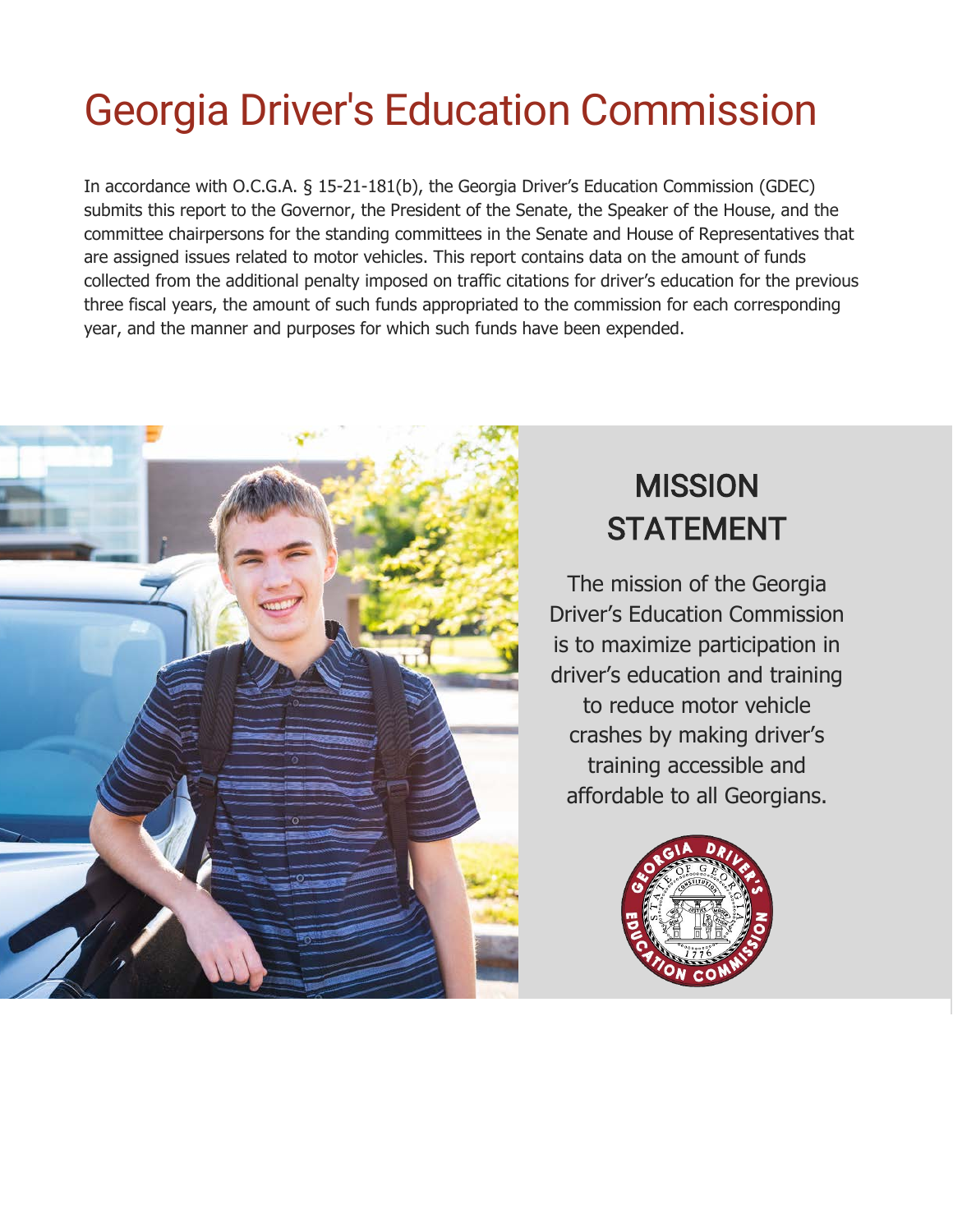### **Content**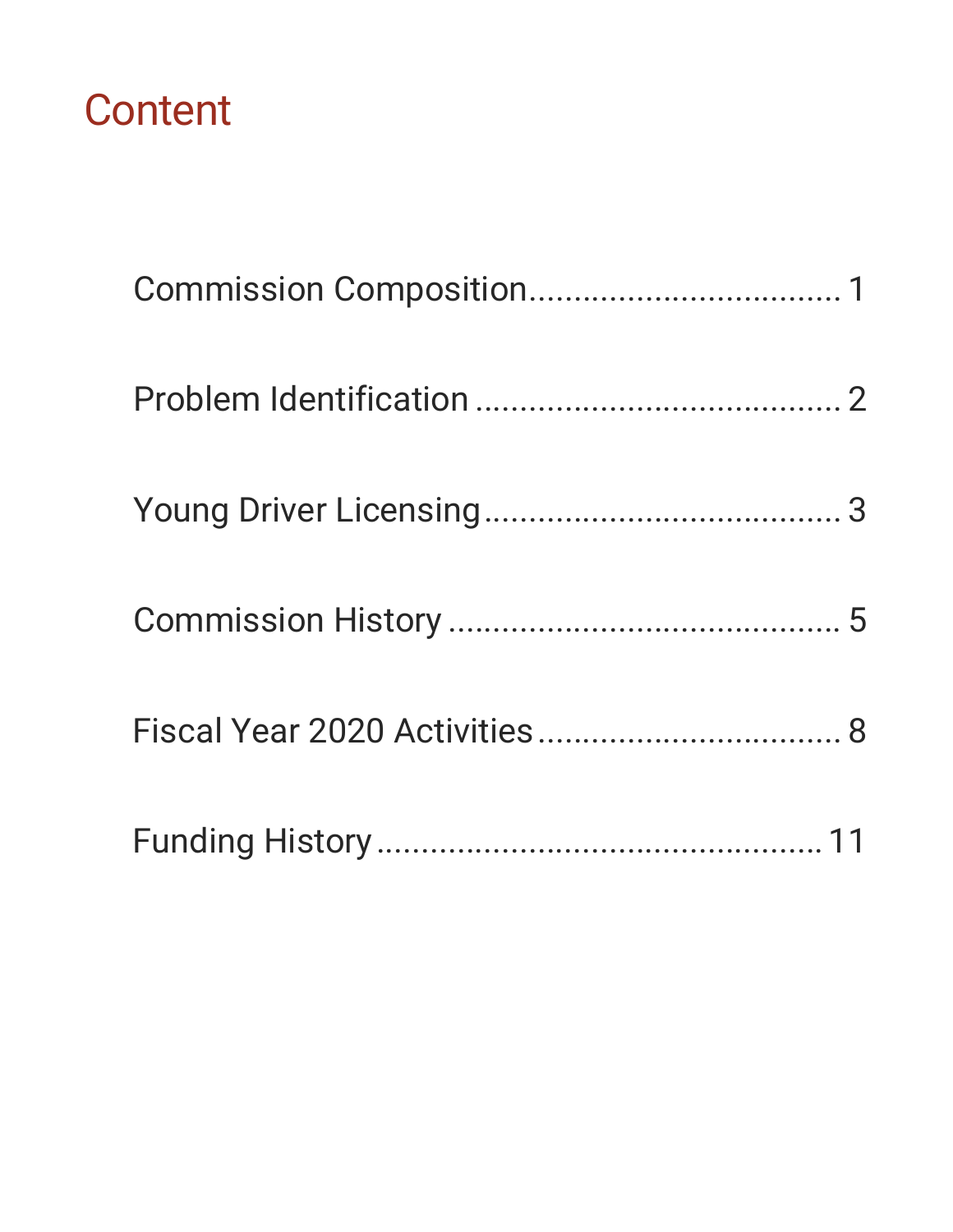### <span id="page-3-0"></span>Commission Composition

Pursuant to O.C.G.A § 15-21-173, the Georgia Driver's Education Commission consist of eight (8) members who can serve four years terms. The State Board of Education shall appoint one member of the commission and the Department of Driver Services shall appoint two members of the commission. The director of the Governor's Office of Highway Safety shall appoint one member of the commission. The remaining four members of the commission shall be appointed by the Governor, two of whom shall be public school driver's education providers and the other two shall be private driver's education providers. The Governor shall designate a chairperson of the commission from among the appointed members.



#### **Allen Poole, Chairman**

**Director** Governor's Office of Highway Safety Appointed by the Governor's Office of Highway Safety



**Spencer R. Moore, Vice Chairman Commissioner** Department of Driver Services Appointed by the Department of Driver Services



**Malika Reed Wilkins** Sr. Principal, Transportation Marketing Manager Atlanta Regional Commission Appointed by the Department of Driver Services

#### Five (5) Vacancies

- One (1) appointed by the State Board of Education
- Two (2) appointed by the Governor representing public driver's education providers
- Two (2) appointed by the Governor representing private driver's education providers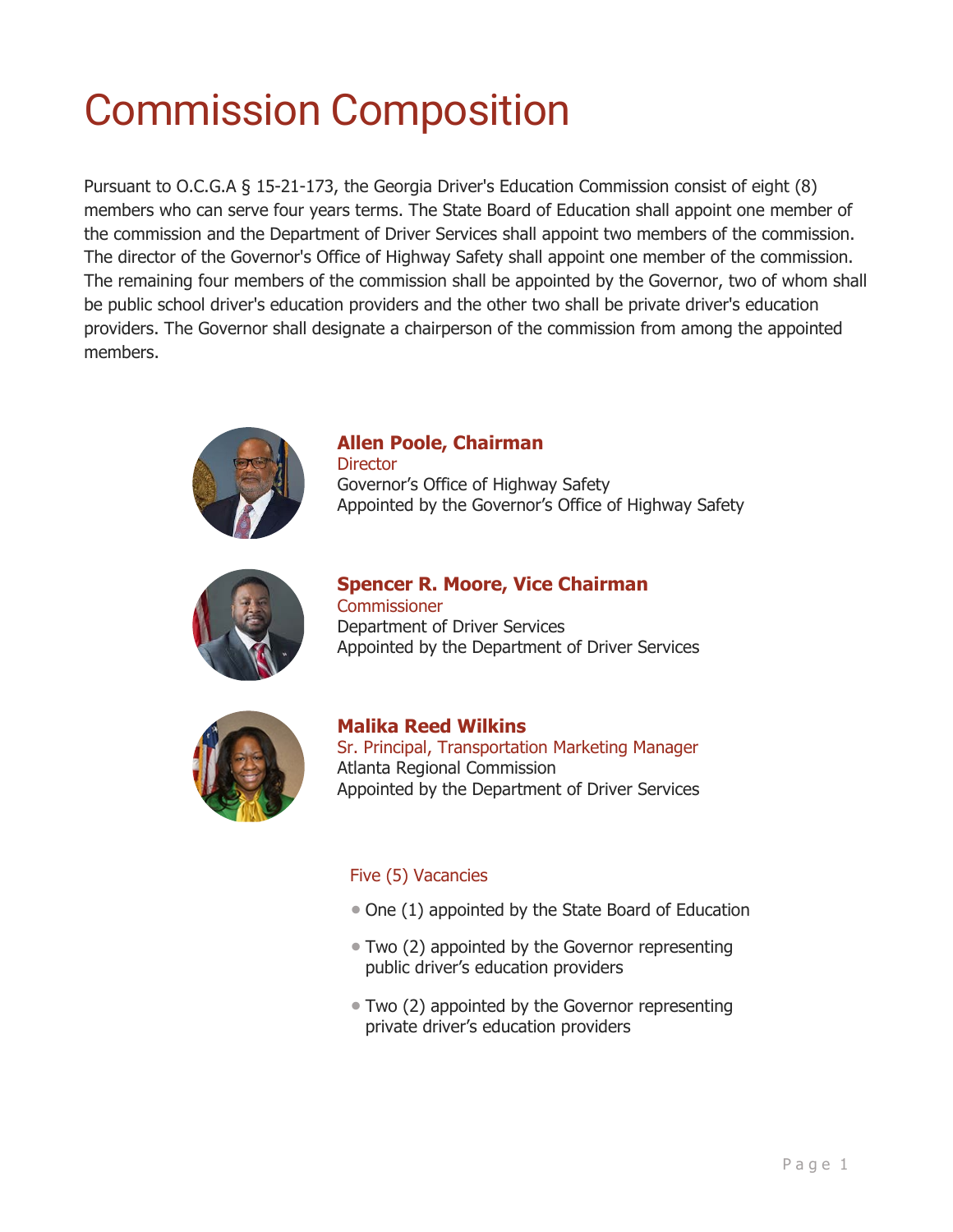### <span id="page-4-0"></span>Problem Identification

According to the Georgia Young Adult Drivers Traffic Safety Facts<sup>[1](#page-4-2)</sup>, there were 192 young drivers (18to-20 years of age) involved in fatal crashes on Georgia roadways in 2018. This is a 32.4 percent increase (+47 young drivers) since 2014. This does not imply that young drivers caused the crash either by their actions or failure to act. In 2018, the top three contributing factors of fatal crashes involving young drivers were: (1) Failure to yield right of way; (2) Overcorrecting; and, (3) Improper lane usage.

Over the past 5-years (2014-2018), young drivers consistently represented 8.5 percent of all drivers involved in fatal crashes. Over the past decade, the majority of young drivers involved in fatal crashes were 18-to-20 years of age (Figure 1, squares icons). In 2018, 78 percent of young drivers involved in fatal crashes were between 18 and 20 years old. The number of 18 to 20 years old drivers increased by 60 percent from 93 drivers in 2014 to 149 drivers in 2018.

Figure 1. Number of Young Drivers (15-17 and 18- 20 Years) Involved in Fatal Crashes, 2009–2018



Source: Fatality Analysis Reporting System (FARS) 2009–2018 2009 2010 2011 2012 2013 2014 2015 2016 2017 2018

In 2018, there were 74,735 crashes that involved young drivers in Georgia. The top contributing factors for all motor vehicle crashes involving young drivers were: (1) following too close; (2) operating vehicle in erratic manner (e.g., speeding); and (3) driving while distracted<sup>[2](#page-4-3)</sup>. According the Centers for Disease Control and Prevention<sup>[3](#page-4-4)</sup>, teens are at a higher risk of being in a motor vehicle crash compared to any other age group. This fact also holds true for Georgia where the overall rate of young drivers involved in fatal crashes was among the highest compared to other age groups. In 2018:

- 2.57 out of every 1,000 crashes involving drivers ages 15-to-20 were fatal
- 3.04 out of every 10,000 licensed drivers ages 15-to-20 were involved in a fatal crash
- 2.18 out of every 10,000 Georgia residents ages 15-to-20 were involved in a fatal crash

Fortunately, teen and young driver motor vehicle crashes, injuries, and fatalities are preventable and there are proven strategies that can improve the safety of young drivers on the road through effective driver's education. While our highway safety partners across Georgia will focus on other techniques to reduce injuries and fatalities on our highways, fostering and facilitating strong driver's education remains a paramount and effective component in the fight to reduce crash injuries and fatalities among young Georgia drivers.

<span id="page-4-2"></span><span id="page-4-1"></span><sup>1</sup> Crash Outcomes Data Evaluation System. (2020, May). Young Adult Drivers: 2018 data. (Georgia Traffic Safety Facts). Atlanta, GA: Governor's Office of Highway Safety.

<span id="page-4-3"></span><sup>&</sup>lt;sup>2</sup> Distracted driving includes texting, talking on hands-free device, talking on hand-held device, other activity-mobile device, occupant distraction, other interior distraction, or other exterior distraction.

<span id="page-4-4"></span><sup>&</sup>lt;sup>3</sup> "Teen Drivers: Get the Facts." Centers for Disease Control and Prevention, Centers for Disease Control and Prevention, 30 Oct. 2019, www.cdc.gov/motorvehiclesafety/teen\_drivers/teendrivers\_factsheet.html.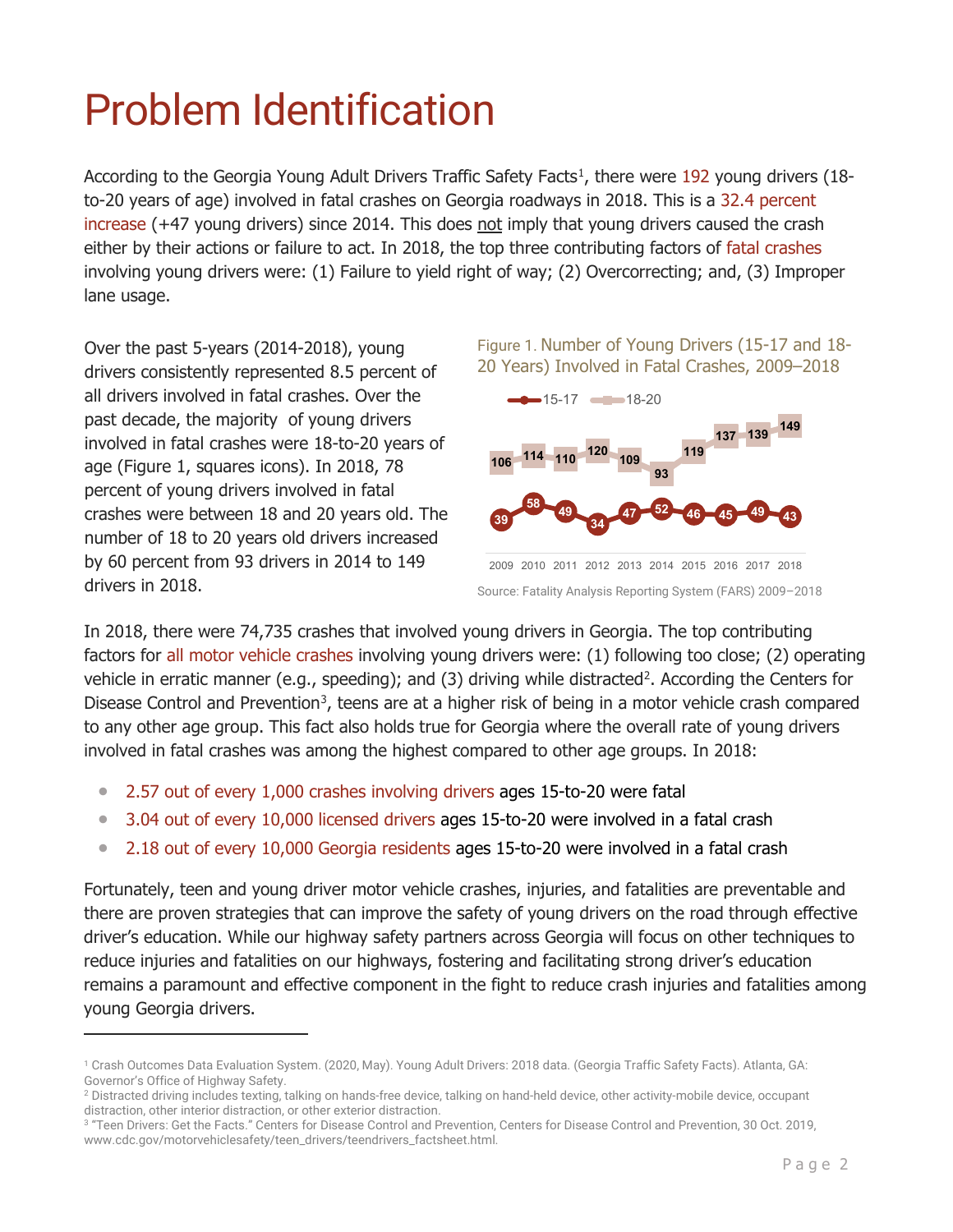## Young Driver Licensing

The Teenage and Adult Driver Responsibility Act (TADRA) was enacted on July 1, 1997. TADRA established a Graduated Driver's License program for young drivers ages 15 to 18 in Georgia. The law significantly changed the way young motorists earn and maintain the driving privilages (Provisional License, Class D).

The methods available to young drivers to obtain their licnese includes a combination of 30-hour course instructions, behind-the-wheel training, supervised driving, and use of the Parent Teen Driving Guide. These methods are designed to gradually introduce young drivers to Georgia roadways and reduce high-risk driving situations. Young drivers can obtain their license using any of the four methods described below.

| Method                   | 30 hours of<br>classroom<br>instruction at a DDS<br>approved school | $+$ . | 6 hours of behind-the-<br>wheel training at a<br><b>DDS</b> approved school                                | $+$ | 40 hours of<br>supervised driving<br>with parent or<br>guardian |                                                |
|--------------------------|---------------------------------------------------------------------|-------|------------------------------------------------------------------------------------------------------------|-----|-----------------------------------------------------------------|------------------------------------------------|
| Method<br>$\overline{2}$ | 30 hours of<br>classroom<br>instruction at a DDS<br>approved school | $+$   | Completion of the<br><b>Parent Teen Driving</b><br>Guide at a DDS<br>approved school                       |     |                                                                 | Joshua's Law<br><b>Driver</b>                  |
| Method<br>3              | DDS approved school<br>online (virtual)<br>course                   |       | 6 hours of behind-the-<br>$+$ wheel training at a<br>DDS approved school                                   |     | 40 hours of<br>supervised driving<br>with parent or<br>guardian | <b>Education</b><br><b>Requirements</b><br>Met |
| Method<br>4              | DDS approved school<br>online (virtual)<br>course                   | $+$   | Completion of the<br><b>Parent Teen Driving</b><br>Guide (no additional<br>supervised driving<br>required) |     |                                                                 |                                                |

Figure 2 shows the how young drivers obtained a Provisional License (Class D) across the various methods in FY2020.

- $\bullet$  10.5 out of every 20 young drivers (53%) used Method 4
- 7.5 out of every 20 young drivers (37%) used Method 1
- $\bullet$  1 out of every 20 young drivers (5%) used Method 2
- $\bullet$  1 out of every 20 young drivers (5%) used Method 3

Figure 2. FY2020 Class D Licenses Issued by GDL Method (July 2019- June 2020)



| Method $\bm{1}$ |
|-----------------|
| Method 2        |
| Method 3        |
| Method 4        |
|                 |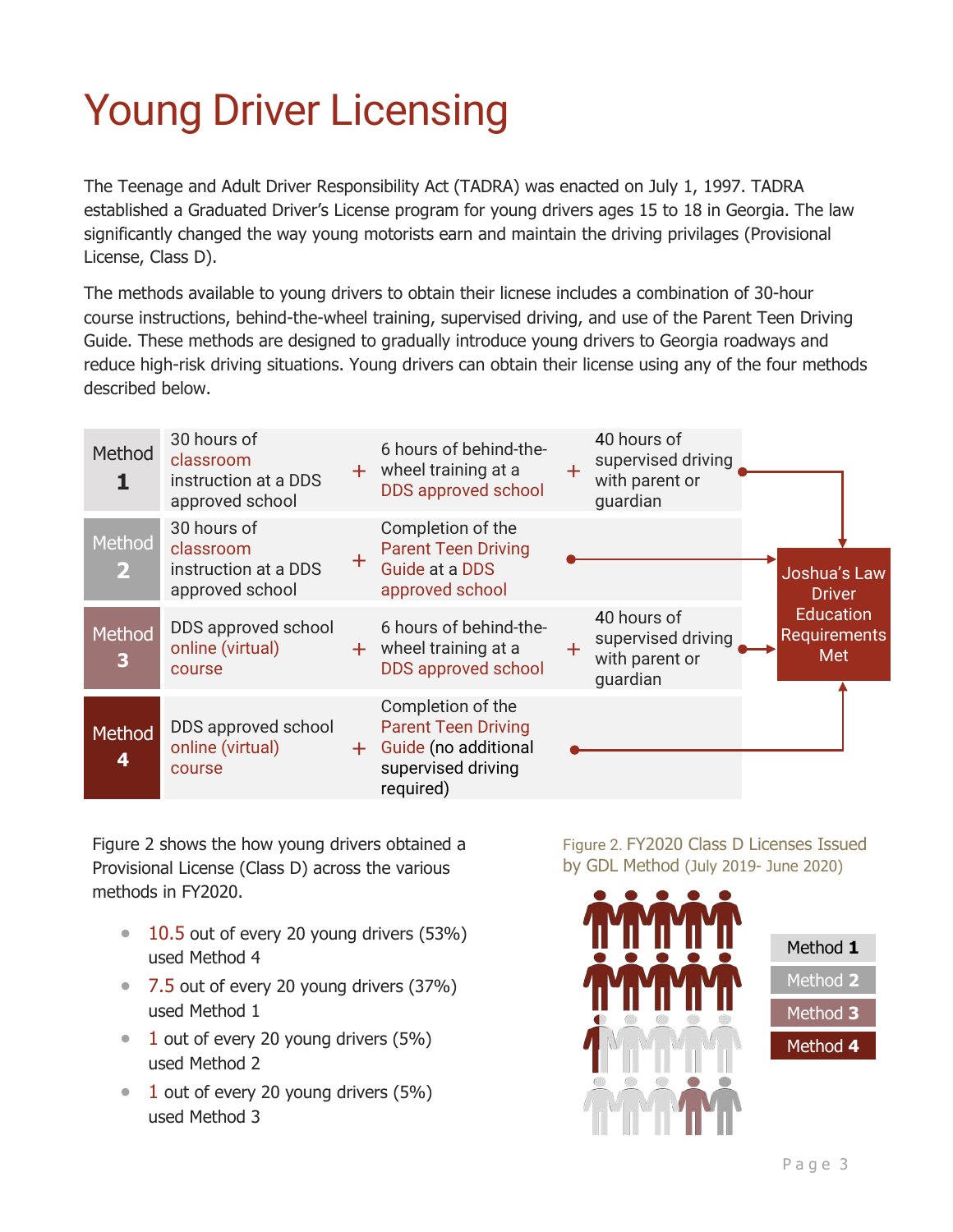Figure 3 shows the percent of young adults (15-to-20 years old) with an instructional permit, Class D provisional license, or Class C license by county. Young drivers generally obtain their licenses for the first time under a Graduated Driver Licensing program as they learn driving skills.

- There were 8 million licensed drivers in Georgia in 2019. Young drivers (ages 15 to 20 years old) accounted for 7.9 percent (631,790) of the all licensed drivers in 2019.
- Across the state, 71.1 percent of all youth (ages 15 to 20 years old) held either an instructional permit or driver's license in 2019.
- The percentage (72 percent) of young adults that held an instructional permit or driver's license in 2019 was the same across all rural and urban counties<sup>[4](#page-6-0)</sup>.

Figure 4 compares the types of licensing obtained across various age groups in FY2019 and FY2020.

- The number of teens number of teens issued an instructional permit at age 15 decreased by 11 percent (Figure  $4a$ ).
- The number of teens issued a Class D license under age 17 years increased by 5 percent (Figure  $4b$ ).
- The number of teens (16-17 years) waiting until 18 to obtain a full license (Class C) increased 5 percent (Figure  $4c$ ).
- The number of teens issued a Class D license at age 17 years increased by 21 percent (Figure  $4d$ ).

Figure 3. Percent of Young Adults (Ages 15-20) with an Instructional Permit, Class D Provisional License, or Class C License<sup>[5](#page-6-1)</sup> by County, 2019





Note: Vertical axis is drawn to scale

\* Class C licenses are not required to complete driver's education

<span id="page-6-0"></span><sup>4</sup> Rural definition based on Office of Management and Budget (OMB) metro counties. A metro area includes one or more counties containing a core urban area of 50,000 or more people, together with any adjacent counties that have a high degree of social and economic integration (as measured by commuting to work) with the urban core.

<span id="page-6-1"></span><sup>&</sup>lt;sup>5</sup> Source: Drivers licenses information obtained from the Department of Driver Service (Dec 2019); Estimated young adult population obtained from Georgia's Online Analytical Statistical Information System (OASIS)

<span id="page-6-2"></span><sup>6</sup> This graphic includes the number of licenses issued within the state fiscal year (FY2020 is between July 2019 and June 2020). This data includes new teen drivers that received a Class C license without taking the road-skills test between April 23, 2020 and September 30, 2020 per Governor Kemp's 2020 executive orders in response to the COVID-19 pandemic.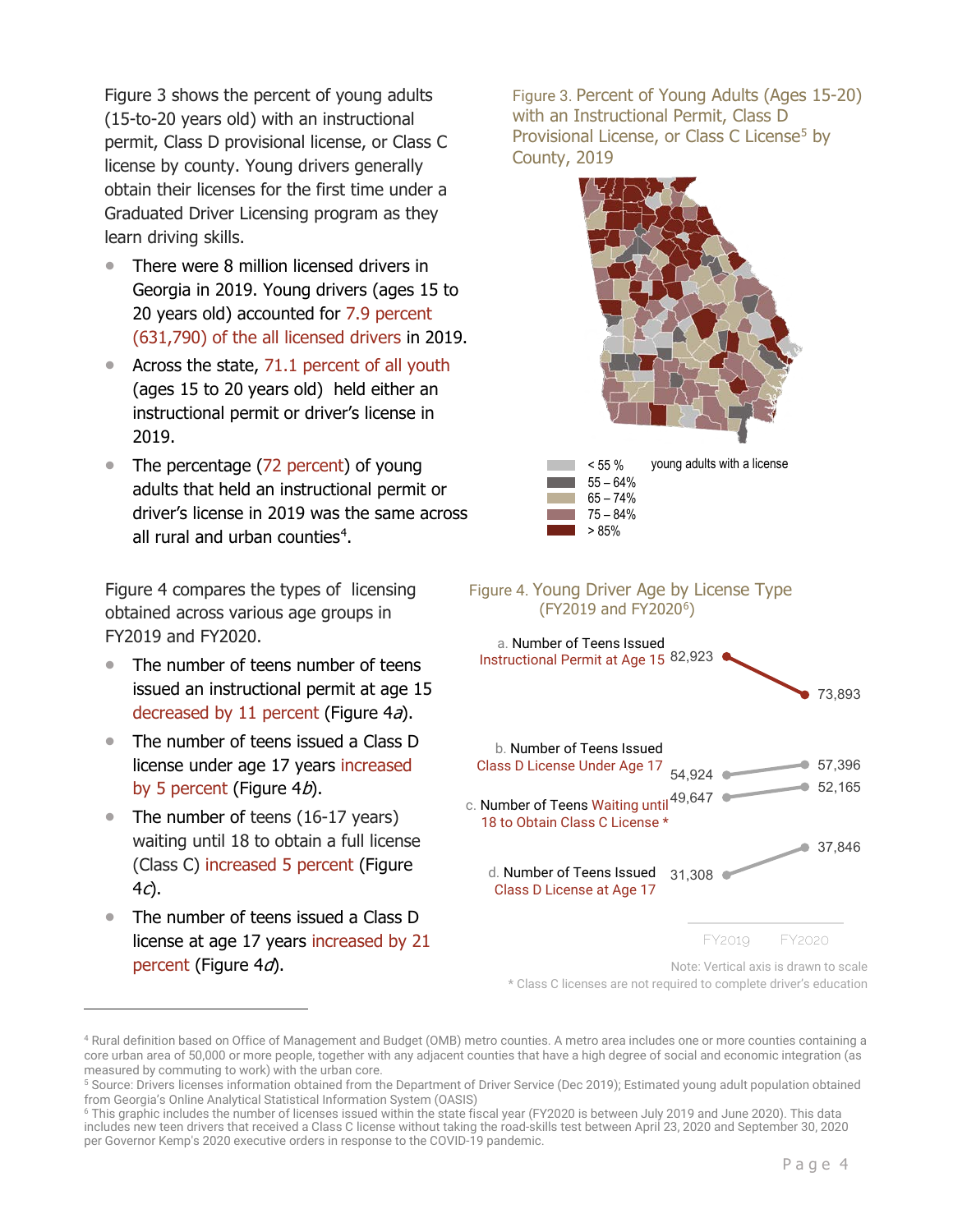### <span id="page-7-0"></span>Commission History

The timeline below describes the key historical milestones and events since the creation of the Georgia Driver's Education Commission (GDEC) in 2005.

#### JOSHUA'S LAW CREATES GDEC (2005)

Senate Bill 225 (2005), known as Joshua's Law, created the Georgia Driver's Education Commission (GDEC) for the purpose of recommending to the Governor and General Assembly changes in state programs, statutes, policies, budgets and standards relating to the provision of driver's education and training. Since its inception, the GDEC has worked to identify options for teen drivers to satisfy the driver's education requirements mandated by state law for young Georgians. Joshua's Law created a surcharge on all traffic citations in Georgia (originally 5%, now 1.5%), to establish funding to support driver's education programs throughout Georgia.

#### GOHS FACILITATES ALLOCATION OF GDEC FUNDS (2007)

In April of 2007, through an agreement between the Georgia Department of Driver Services and the Governor's Office of Highway Safety (GOHS), GOHS facilitated the allocation of the GDEC funds by way of grant funding to support driver's education programs. During fiscal years 2007 through 2010, 58 programs received grant funding to create or support existing driver's education programs at public schools and libraries.

#### GDEC TEMPORARILY SUSPENDED (2011)

In fiscal year 2011, the grant program was suspended due to lack of budget appropriation during the economic recession. The surcharge on traffic citations continued to be collected and appropriated to the State's general fund.

#### SENATE BILL 231 REDUCES SURCHARGE COLLECTION (2013)

During the 2013 legislative session of the Georgia General Assembly, Senate Bill 231 extended the sunset of the GDEC until June 30, 2016 and reduced the amount of the surcharge collection from 5 percent to 1.5 percent.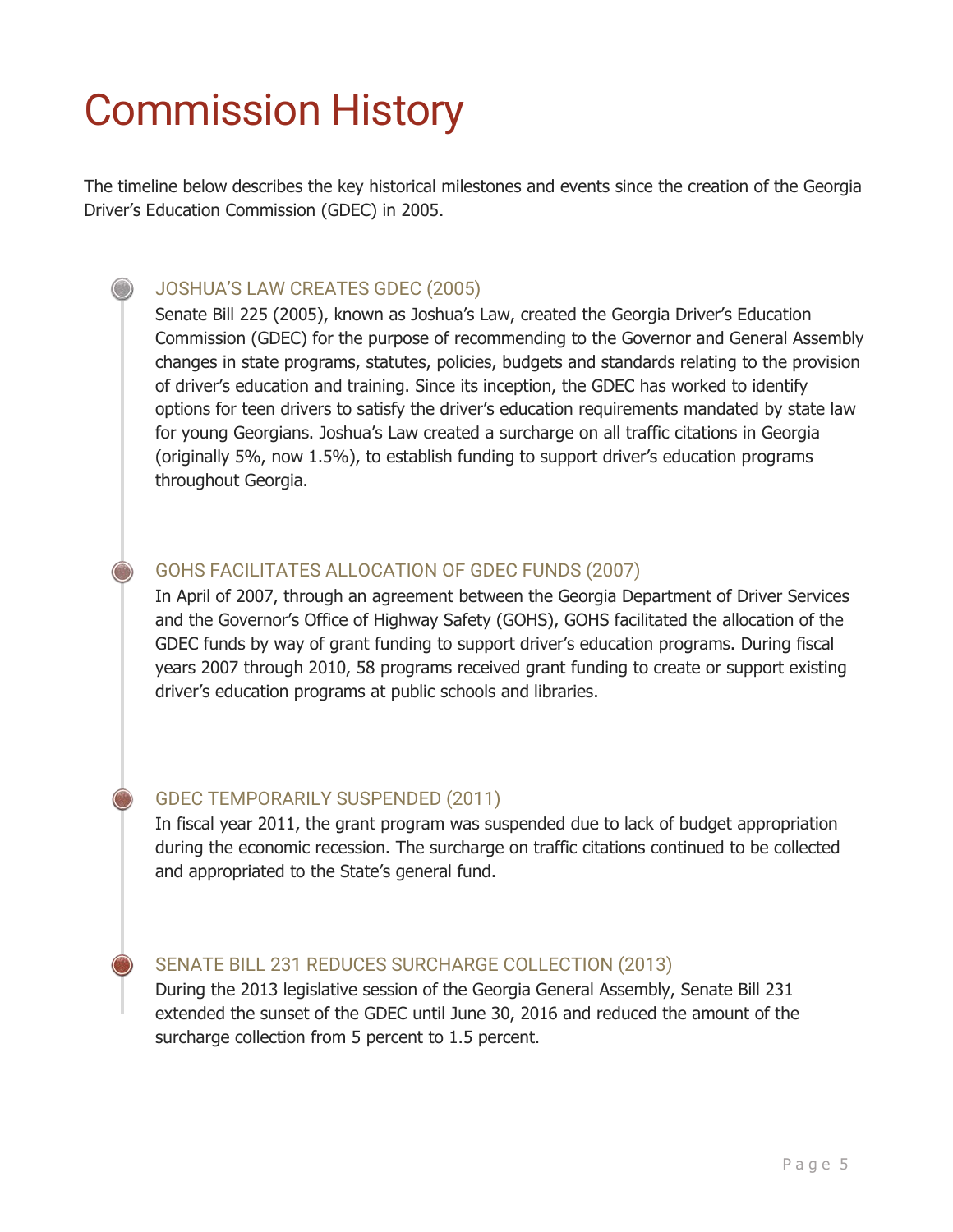BUDGET APPROPRIATIONS RESUMED (2015)

Budget appropriations resumed to the Commission in Fiscal Year 2015 and the Commission has since provided training to over 21,000 Georgia students. After budget appropriations resumed, the Commission continued support of existing driver's education programs at high schools and executed a contract with the Technical College System of Georgia to establish a scholarship program for driver's education.

#### HB 806 ASSIGNS GDEC TO GOHS (2016)

HB 806 during the 2016 legislative session extended the sunset to June 30, 2019 and assigned the GDEC to the GOHS for administrative purposes.

#### GDEC STARTS THE SCHOLARSHIP PROGRAM (2017)

In fiscal year 2017, the Commission suspended the support of driver's education programs and launched the Georgia Driver's Education Commission Grant Scholarship Program in March of 2017. The program, open to public (public high school, technical colleges, universities, and other state-owned driver education programs) and privately owned (commercial, for-profit driving schools and non-profit organizations, and private schools) awards driver's education grant scholarships to students ages 15-17 years old who seek to complete a 36 hour (30 hours of classroom instruction and 6 hours of behind the wheel instruction with an approved instructor) driver's education program (Method 1). The Georgia Driver's Education Grant Scholarship Program was continued in fiscal years 2018 and 2020.



" I am thankful to have had the opportunity to get a scholarship for the Drivers Education course. I may not have been able to take the course without it and it boosted my confidence of driving on the road. Thank you!"

- Carson (Valdosta, GA)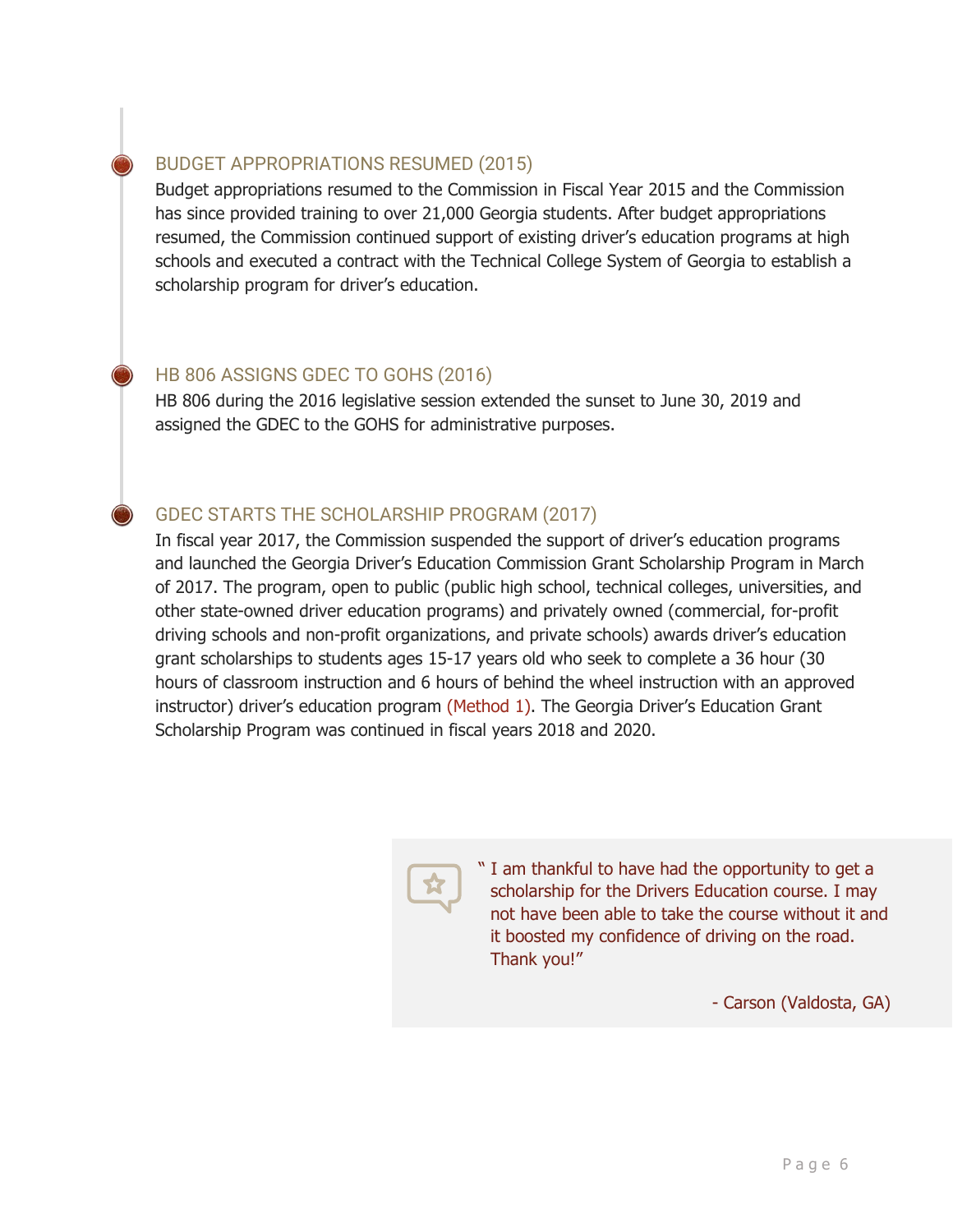#### GDEC SCHOLARSHIP PROGRAM SELECTION PROCESS

Scholarships are awarded on a tiered priority system. First priority (Tier 1) is given to grant scholarship applicants who are a child or dependent of a public safety professional or member of the United States military killed in the line of duty. Second priority (Tier 2) is given to scholarship applicants who can demonstrate a need based on family income (financial need eligibility is based on 125% of the free and reduced priced school meal eligibility for Georgia). Third priority (Tier 3) is given to all applicants who do not meet the criteria set forth in Tier 1 and Tier 2 outlined above.

> Child or dependent of a public safety professional or member of the U.S. TIER 1 military killed in the line of duty

TIER<sub>2</sub>

TIER<sub>3</sub>

Applicants who can demonstrate a need based on family income (125% of the free and reduced price meal eligibility for the State of Georgia)

All other applicants who do not meet the criteria set forth in Tier 1 and Tier 2

#### PRIORITY TIERS

GDEC Scholarship Program Selection Process

<span id="page-9-0"></span>All of the applicants in Tier 1 are awarded before the second priority applicants; and all Tier 2 applicants are awarded before Tier 3 applicants are awarded a grant scholarship. If more grant scholarship applications are submitted than grant scholarships available in each tier, grant scholarships are awarded using a computer-generated random selection method from the priority level applications. Grant scholarships are evenly distributed among Georgia's United States congressional districts to ensure that all Georgians are considered despite geographical location.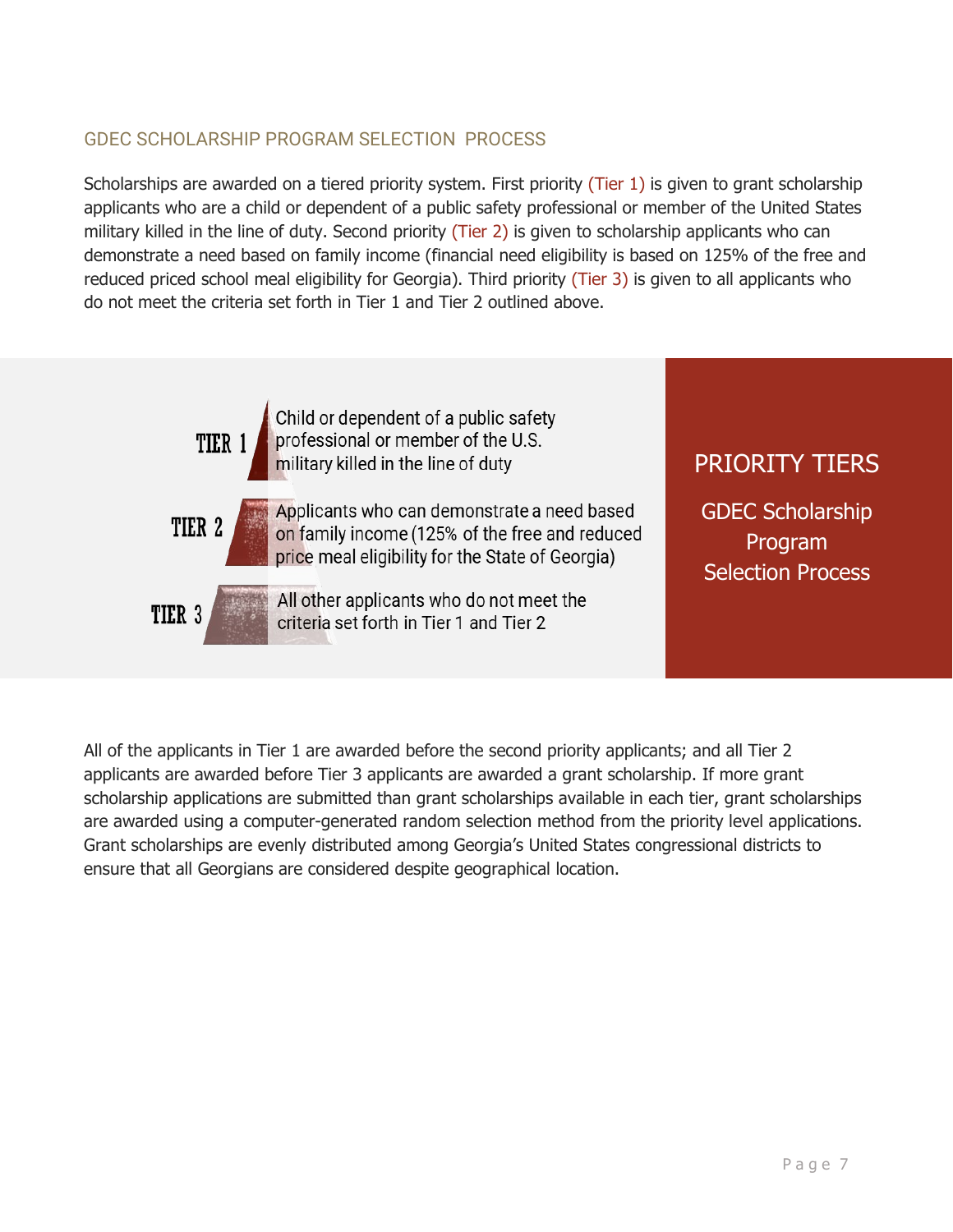### Fiscal Year 2020 Activities

July 1, 2019 to June 30, 2020

#### SCHOLARSHIPS AWARDED

In fiscal year 2020, 8,315 applicants applied for the Georgia Driver's Education Grant Scholarship program and the Commission awarded 5,004 driver's education scholarships. Six out of every ten applicants were awarded a scholarship in fiscal year 2020. Compared to the 2019 fiscal year, the number of scholarships awarded decreased by 11.2 percent and appropriated funding for FY2020 decreased by less than percent. Of the 5,004 scholarships awarded, 708 students forfeited scholarships or chose not to complete driver's education through an authorized provider in the program. The remaining 4,296 students (86 percent) who completed driver's education represents a value of \$1,806,167.85 paid in driver's education grant scholarships.

Due a decrease in applicants in the final quarter of the fiscal year caused by the COVID-19 pandemic and an Executive Order that waived certain requirements for students to obtain their driver's license, the Georgia Driver's Education Commission experienced a 79% decrease in applicants in final quarter of Fiscal Year 2020 than in Fiscal Year 2019. This decrease in applicants also significantly altered the number of applicants that would have been awarded scholarships.

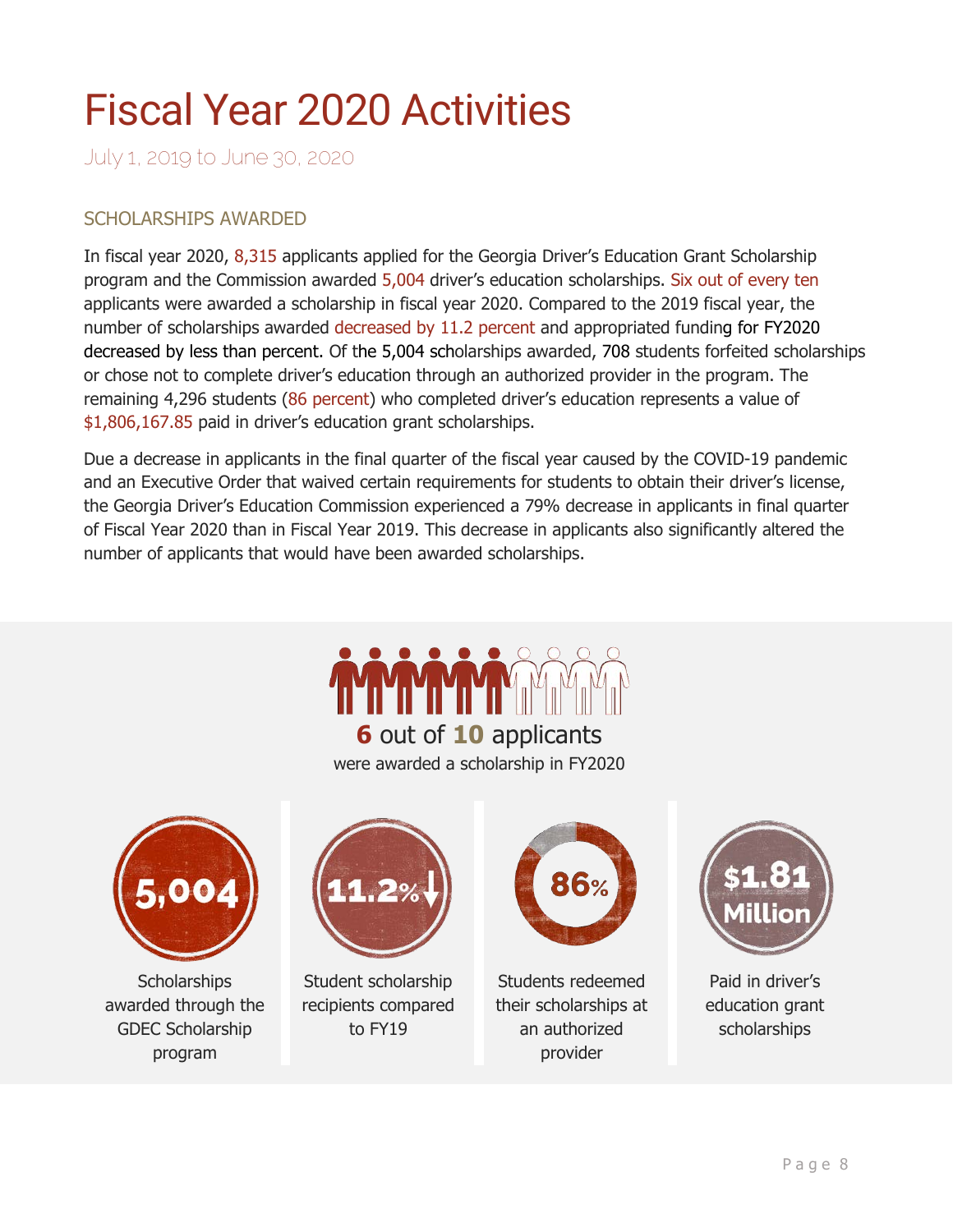#### CHALLENGES IN FY2020

In March 2020, the World Health Organization declared COVID-19 a world-wide pandemic, and the first detected case of COVID-19 in the state of Georgia was on March 2, 2020. The measures taken to control the spread of the virus greatly impacted the GDEC Driver's Education Scholarship Program. Since March 2020, the number of applicants applying for the GDEC scholarship reduced, the number of awarded applicants redeeming their scholarships reduced, and the way providers are administering the driver's education curriculum and training program has changed. The full impact of COVID-19 on the GDEC Driver's Education program cannot be determined at the time of this report.

#### GDEC AUTHORIZED PROVIDERS AND SCHOLARSHIPS REDEEMED

In fiscal year 2020, 59 authorized GDEC providers served 4,296 scholarship recipients across 131 locations<sup>[7](#page-11-0)</sup>. The total value of the scholarships redeemed in FY2020 valued \$1,806,167.85 and the average cost per scholarship recipient was \$420.43.

Table 1 below provides a listing of the driver's education providers participating in the program, with the number of training locations operated by each provider, the number of scholarships redeemed by each provider, the financial value of the scholarships redeemed, and the average cost per recipient for each FY2020 provider.

| FY2020 Authorized<br><b>GDEC Provider</b>               | Number of<br><b>Locations</b> | Number of<br><b>Scholarships</b><br>Redeemed | Value of<br><b>Scholarships</b><br>Redeemed | Average<br><b>Cost Per</b><br>Recipient |
|---------------------------------------------------------|-------------------------------|----------------------------------------------|---------------------------------------------|-----------------------------------------|
| A-1 Driving School, Inc.                                | 19                            | 761                                          | \$322,389.00                                | \$423.64                                |
| Barber's Driving School, Inc.                           | 1                             | 267                                          | \$124,483.00                                | \$466.23                                |
| <b>West Metro Driving School</b>                        | $\mathbf{1}$                  | 249                                          | \$112,050.00                                | \$450.00                                |
| A+ Driving Services, Inc.                               | 7                             | 176                                          | \$87,120.00                                 | \$495.00                                |
| New London School of Driving Inc.                       | 1                             | 166                                          | \$82,170.00                                 | \$495.00                                |
| <b>Advance Driving Academy</b>                          | 1                             | 118                                          | \$44,840.00                                 | \$380.00                                |
| <b>Gwinnett County Board of Education</b>               | 8                             | 106                                          | \$36,570.00                                 | \$345.00                                |
| Savannah Technical College                              | 4                             | 105                                          | \$36,750.00                                 | \$350.00                                |
| Wiregrass Georgia Technical College                     | $\overline{4}$                | 101                                          | \$35,350.00                                 | \$350.00                                |
| South Cherokee/Jasper Driver<br>Improvement Clinic Inc. | $\overline{2}$                | 92                                           | \$41,400.00                                 | \$450.00                                |
| <b>Taggart's Driving School</b>                         | 3                             | 91                                           | \$45,045.00                                 | \$495.00                                |
| DriveSmart Georgia                                      | 3                             | 90                                           | \$44,910.00                                 | \$499.00                                |
| Brock's Driver Education School, Inc.                   | 1                             | 89                                           | \$40,050.00                                 | \$450.00                                |

Table 1. Number of Scholarships Redeemed, Value of Scholarships Redeemed, and Average Cost Per Recipient by Authorized GDEC Provider, FY2020

<span id="page-11-0"></span><sup>&</sup>lt;sup>7</sup> Since March 2020, the measures taken to prevent the spread of COVID-19 in Georgia resulted in the reduction of awarded applicants redeeming their scholarships and significant changes in when and how providers administer the driver's education curriculum and training.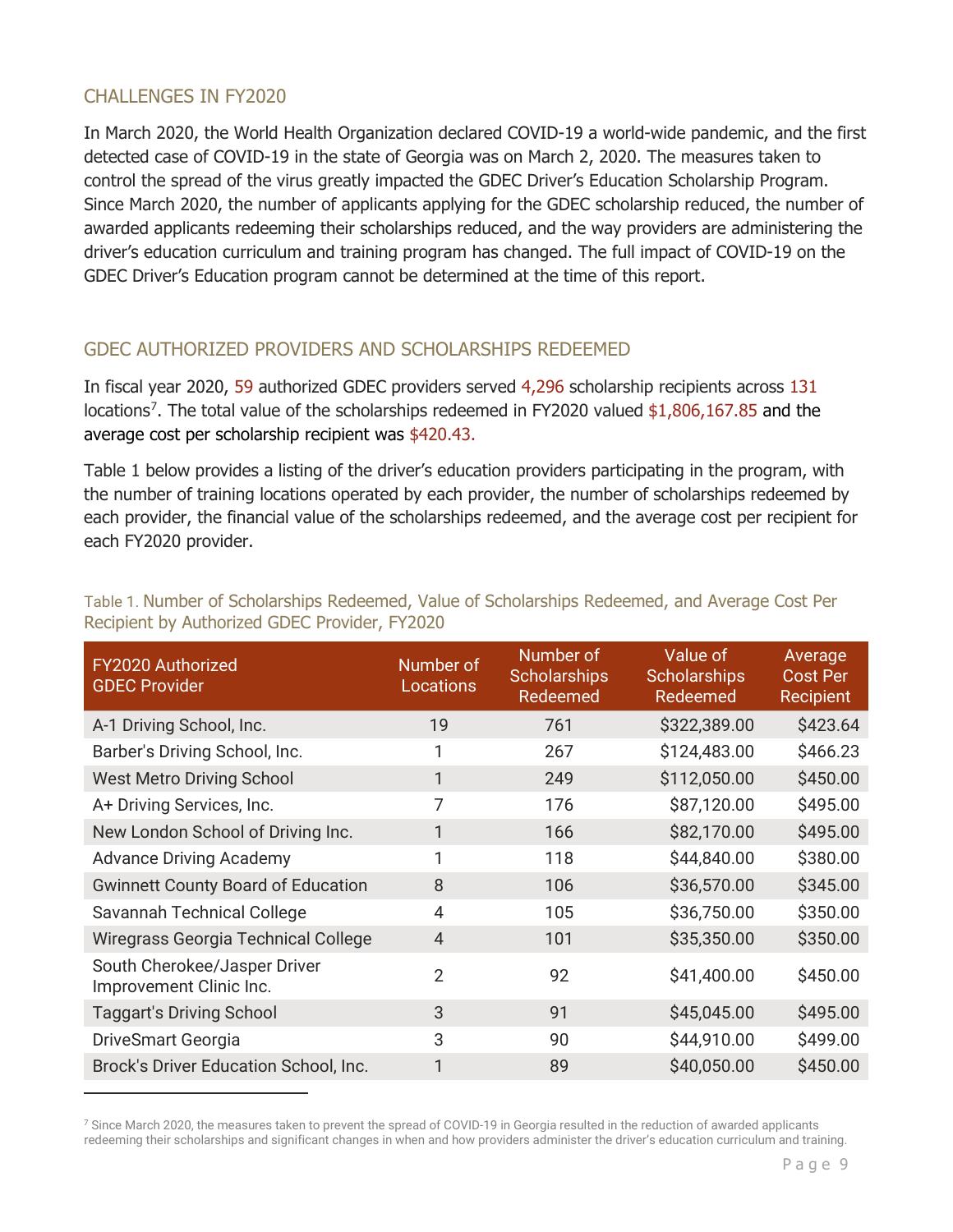| FY2020 Authorized<br><b>GDEC Provider</b>                           | Number of<br><b>Locations</b> | Number of<br><b>Scholarships</b><br>Redeemed | Value of<br><b>Scholarships</b><br>Redeemed | Average<br><b>Cost Per</b><br>Recipient |
|---------------------------------------------------------------------|-------------------------------|----------------------------------------------|---------------------------------------------|-----------------------------------------|
| <b>Coastal Pines Technical College</b>                              | 5                             | 85                                           | \$29,750.00                                 | \$350.00                                |
| <b>Lanier Technical College</b>                                     | 5                             | 80                                           | \$28,000.00                                 | \$350.00                                |
| Southern Regional Technical College                                 | 3                             | 80                                           | \$28,000.00                                 | \$350.00                                |
| Southern Crescent Technical College                                 | $\overline{4}$                | 78                                           | \$27,300.00                                 | \$350.00                                |
| Kennessaw Driving School                                            | 1                             | 71                                           | \$35,145.00                                 | \$495.00                                |
| <b>Central Georgia Technical College</b>                            | $\overline{2}$                | 70                                           | \$24,500.00                                 | \$350.00                                |
| Georgia Driving School, Inc.                                        | 1                             | 69                                           | \$29,325.00                                 | \$425.00                                |
| Marietta City Board of Education                                    | 1                             | 67                                           | \$27,205.00                                 | \$406.04                                |
| Dickerson Driving School, Inc.                                      | $\overline{2}$                | 66                                           | \$32,670.00                                 | \$495.00                                |
| <b>Augusta Technical College</b>                                    | 1                             | 60                                           | \$21,000.00                                 | \$350.00                                |
| AA Academy of Action Driving School                                 | 1                             | 55                                           | \$27,500.00                                 | \$500.00                                |
| <b>Albany Technical College</b>                                     | $\overline{2}$                | 55                                           | \$19,250.00                                 | \$350.00                                |
| Georgia Northwestern Technical<br>College                           | 3                             | 55                                           | \$19,250.00                                 | \$350.00                                |
| <b>Just Driver Training</b>                                         | $\mathbf{1}$                  | 54                                           | \$27,000.00                                 | \$500.00                                |
| A Driving Advantage                                                 | 1                             | 52                                           | \$23,715.00                                 | \$456.06                                |
| Classic VIP Driving School, LLC                                     | 1                             | 52                                           | \$20,592.00                                 | \$396.00                                |
| Jones Driver Education School of<br>Augusta, Inc.                   | 1                             | 52                                           | \$22,410.00                                 | \$430.96                                |
| Southeastern Regional Driving and<br>Safety Academy Inc             | 1                             | 51                                           | \$20,145.00                                 | \$395.00                                |
| The Wiser Driver                                                    | 1                             | 50                                           | \$21,500.00                                 | \$430.00                                |
| North Georgia Technical College                                     | 3                             | 46                                           | \$16,100.00                                 | \$350.00                                |
| West Georgia Technical College                                      | 1                             | 46                                           | \$16,100.00                                 | \$350.00                                |
| Georgia Piedmont Technical College                                  | 1                             | 45                                           | \$15,750.00                                 | \$350.00                                |
| Ogeechee Technical College                                          | 3                             | 45                                           | \$15,750.00                                 | \$350.00                                |
| <b>Safety 1st Driver Education</b>                                  | 1                             | 43                                           | \$17,157.00                                 | \$399.00                                |
| Oconee Fall Line Technical College                                  | 3                             | 38                                           | \$13,300.00                                 | \$350.00                                |
| <b>Brownhill Enterprises Towne Lake</b><br>Driving School, LLC      | 1                             | 36                                           | \$17,460.00                                 | \$485.00                                |
| AABACUS, Inc.                                                       | $\overline{2}$                | 34                                           | \$17,000.00                                 | \$500.00                                |
| Duluth DUI and Driving School                                       | 1                             | 32                                           | \$14,820.00                                 | \$463.13                                |
| <b>Executive Results DUI &amp; Defensive</b><br>Driving School, LLC | 1                             | 28                                           | \$11,900.00                                 | \$425.00                                |
| FB Driving, Inc.                                                    | 1                             | 27                                           | \$9,855.00                                  | \$365.00                                |
| South Georgia Technical College                                     | $\overline{2}$                | 27                                           | \$9,450.00                                  | \$350.00                                |
| Nathan's Driving School, Inc.                                       | $\overline{2}$                | 22                                           | \$10,958.86                                 | \$498.13                                |
| Oconee County Board of Education                                    | $\overline{2}$                | 22                                           | \$8,799.12                                  | \$399.96                                |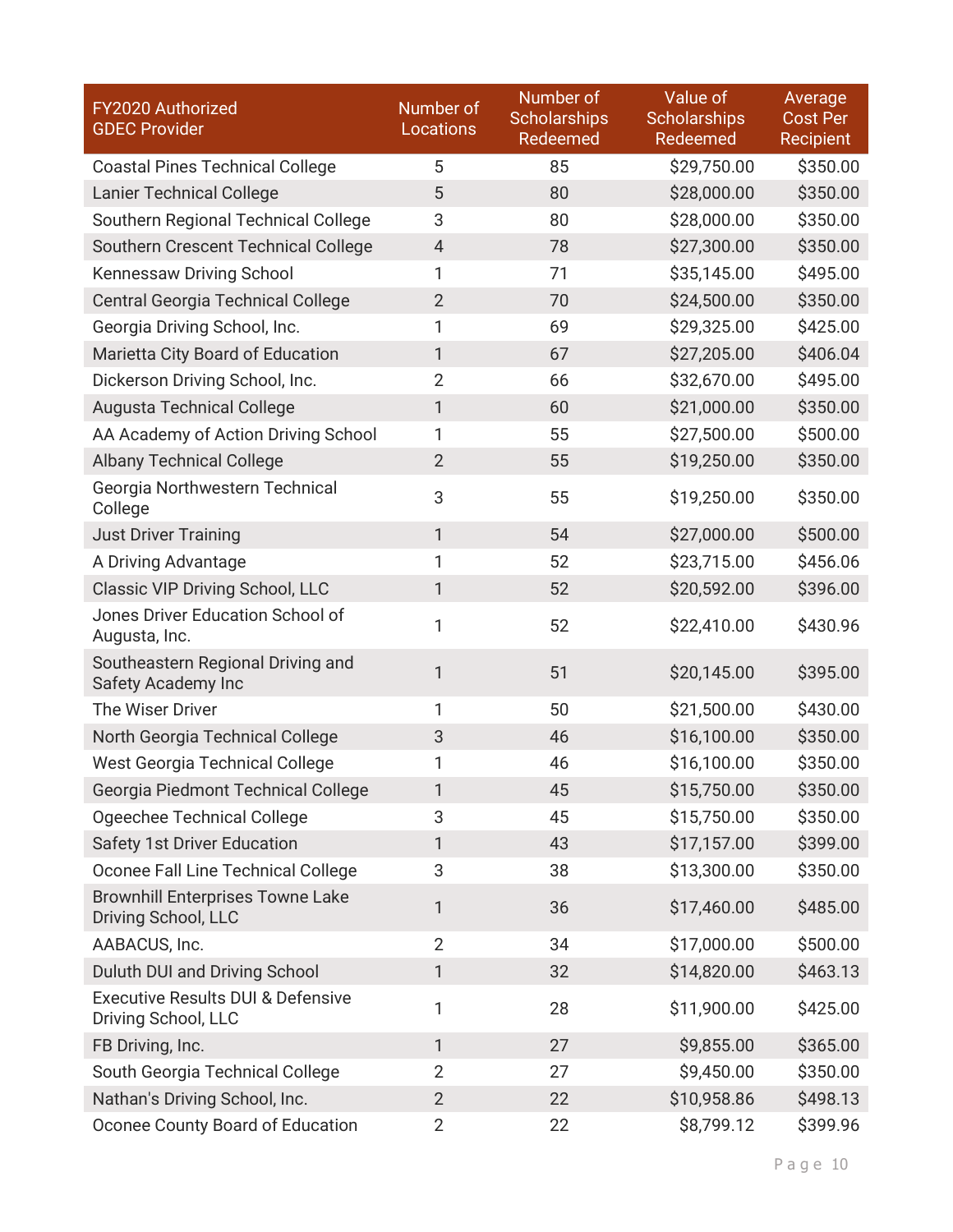| FY2020 Authorized<br><b>GDEC Provider</b> | Number of<br>Locations | Number of<br><b>Scholarships</b><br>Redeemed | Value of<br><b>Scholarships</b><br>Redeemed | Average<br><b>Cost Per</b><br>Recipient |
|-------------------------------------------|------------------------|----------------------------------------------|---------------------------------------------|-----------------------------------------|
| Southern Defensive Driving School         | 1                      | 22                                           | \$8,690.00                                  | \$395.00                                |
| <b>Atlanta Technical College</b>          | 1                      | 21                                           | \$7,350.00                                  | \$350.00                                |
| Rockdale-Newton Driving School            | 1                      | 21                                           | \$10,395.00                                 | \$495.00                                |
| 1st United Driving & DUI School           | 1                      | 18                                           | \$8,930.00                                  | \$496.11                                |
| <b>Athens Technical College</b>           | 1                      | 18                                           | \$6,300.00                                  | \$350.00                                |
| <b>Columbus Technical College</b>         | 1                      | 16                                           | \$5,600.00                                  | \$350.00                                |
| Safe America Foundation, Inc.             | 1                      | 16                                           | \$7,584.00                                  | \$474.00                                |
| All Star Driver Education, Inc.           | 1                      | 13                                           | \$4,549.87                                  | \$349.99                                |
| <b>Gordon County Board of Education</b>   | 2                      | 13                                           | \$3,835.00                                  | \$295.00                                |
| Calhoun City BOE                          | 1                      | 10                                           | \$2,900.00                                  | \$290.00                                |
| White County Board of Education           | 1                      | 10                                           | \$2,650.00                                  | \$265.00                                |
| Drive Again Driving School                | 1                      | 7                                            | \$3,150.00                                  | \$450.00                                |
| Southeastern Technical College            | $\overline{2}$         | 7                                            | \$2,450.00                                  | \$350.00                                |
| <b>FY2020 TOTAL</b>                       | 131                    | 4,296                                        | \$1,806,167.85                              | \$420.43                                |

<span id="page-13-0"></span>

" This course helped me in many ways to become the safe and responsible driver I am today. The instructors were calm and patient which helped me overcome being nervous and unsure of myself. Also, they helped me become a safe driver by teaching step-by-step driving skills, giving me opportunities to practice, and giving me opportunities to practice, and<br>modelling safe and legal driving. I recommend that anyone learning to drive should begin by enrolling into a driver education course to get plenty of supervised driving experience before getting their licenses."

- J'Kira (Savannah, GA)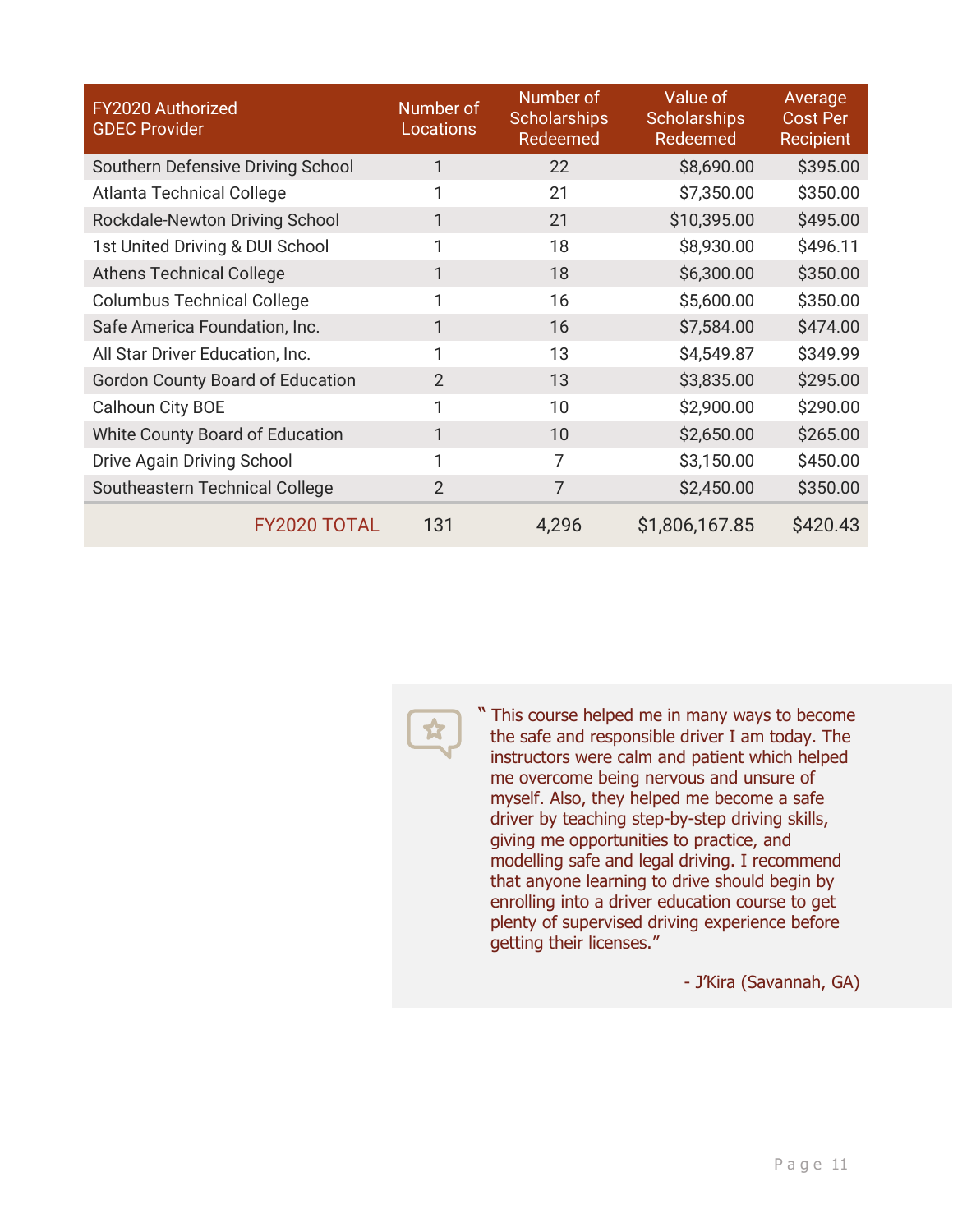## Funding History

According to O.C.G.A. § 15-21-181, it is the intent of the General Assembly that, subject to appropriation, an amount equal to such proceeds received from such fines in any fiscal year shall be made available during the following fiscal year to the Commission. In other words, the amount of funds collected in any fiscal year is appropriated to the Commission for the following fiscal year.

The amount of funding collected in FY2020, decreased by 11.1 percent (\$329,332.37 less) from \$2,978,971.10 in FY2019 to \$2,649,638.73 in FY2020. This equates to approximately 780 scholarships becoming unavailable in FY2021.

Table 2 shows the amount of funds (in millions) collected and appropriated to the Commission from FY2017 to FY2020.

| <b>Fiscal Year</b> | <b>Amounts of Funds</b><br>Collected | <b>Amount of Funds</b><br>Appropriated to the<br>Commission |
|--------------------|--------------------------------------|-------------------------------------------------------------|
| FY 2017            | \$3,095,265.70                       | \$3,313,516.00                                              |
| FY 2018            | \$3,004,583.70                       | \$3,095,265.70                                              |
| FY 2019            | \$2,978,971.10                       | \$3,004,583.70                                              |
| FY 2020            | \$2,649,638.73                       | \$2,978,971.10                                              |

Table 2. Amounts of Funds Collected and Amount of Funds Appropriated to the Commission by Fiscal Year